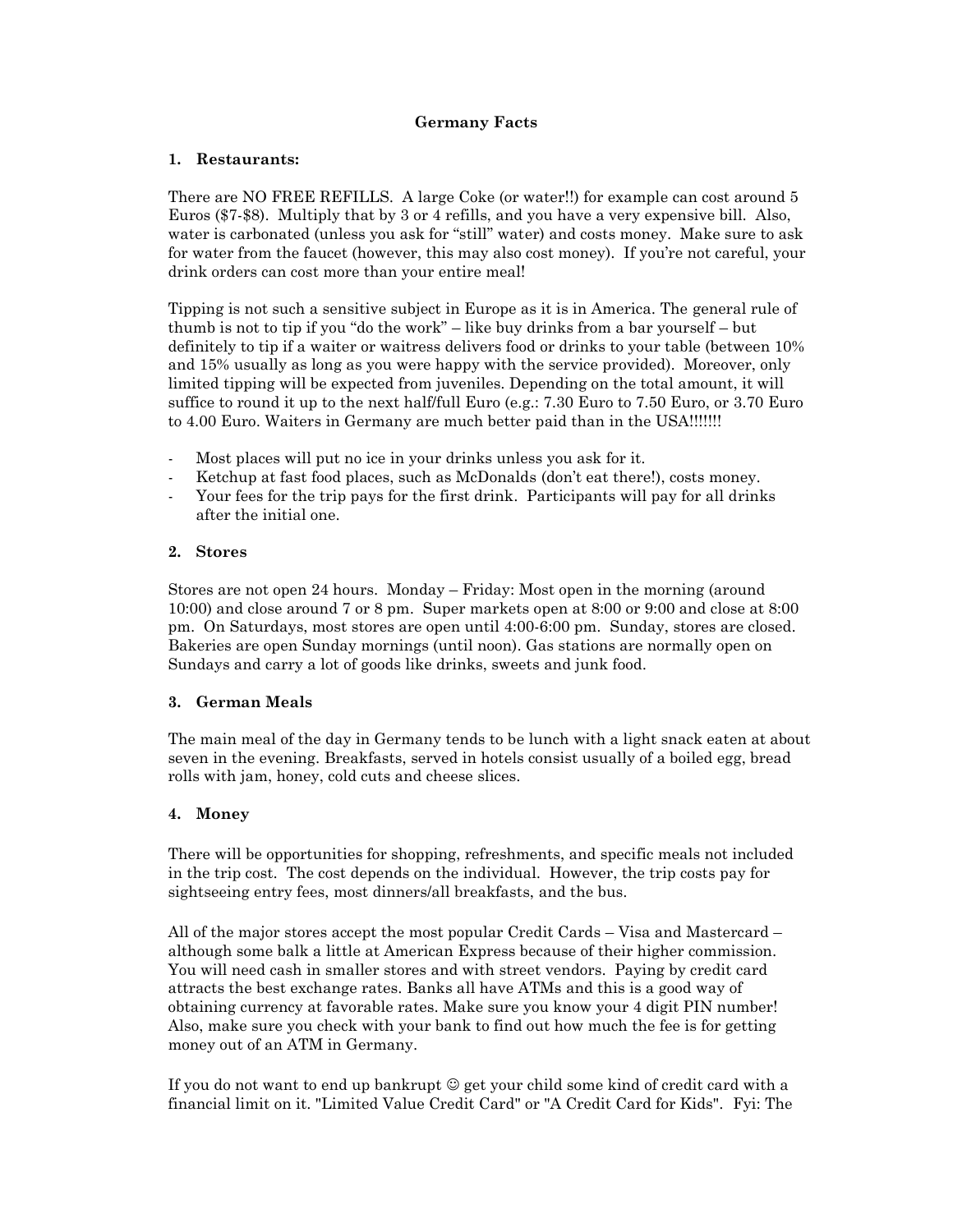Visa gift cards do not work in Germany. You will need actual credit cards, cash or ATM cards. I suggest not using traveler checks.

You can take cash, but Euros are better because you'll need to exchange (extra work). The money can be exchanged in Germany, and the airport can be expensive. How much money to bring is up to you, but we suggest an average of \$25-\$30 a day\*. Also bring a little extra money for souvenirs. It is recommended that you get at least \$200 of Euros to get you through the first couple of days.

#### **Currency**: EURO

**Credit Cards**: Credit Cards are accepted in 60%+ of establishments. Americans will find less credit card availability than they are used to and it is advisable to carry cash.

**Banking Hours:** Generally 8:30am-1pm, 2-2:30pm-4-5:30pm Monday to Friday; Thursday 2:30-6pm. Main branches do not close for lunch. Bureaux de change in airports and main railway stations are open 6am-10pm.

#### **5. Weather**

In the summer, the weather should be great in Germany. You should need mostly shorts and shirts. It can still get pretty cold when some rain comes in, so make sure that you take some long pants and sweaters (It could be in the 50's!) and a light jacket as well, but also some sunscreen. You just never know!

#### **6. Laundry**

There are launderettes available. Please do not send detergent! We will buy it in Germany.

- Bring Febreze!
- Bring a mesh laundry bag and have as many items as possible labeled with names/initials.

### **7. Luggage**

Luggage size and weight restrictions: 1 piece of luggage to check in at 50 lbs max each and one piece of carry-on (backpack). We suggest you pack into your carry-on bag a change of clothing, toiletries & personal care items, important documents & passports and medical items. In case of lost luggage, plane carry-on should include a change of clothes, medication, and whatever needed for a night.

- Carry-on restrictions (Allergy medication, contact solution): Please refer to your airline.
- Clearly mark your luggage with your name & address, maybe a colored tag for recognition.

#### **8. Medicine**

If you take specific medications, please ensure you bring enough with you on tour  $-$  it is also a good idea to bring a repeat / copy of your prescription with you and a letter from your doctor in case you need another supply or lose your existing medication.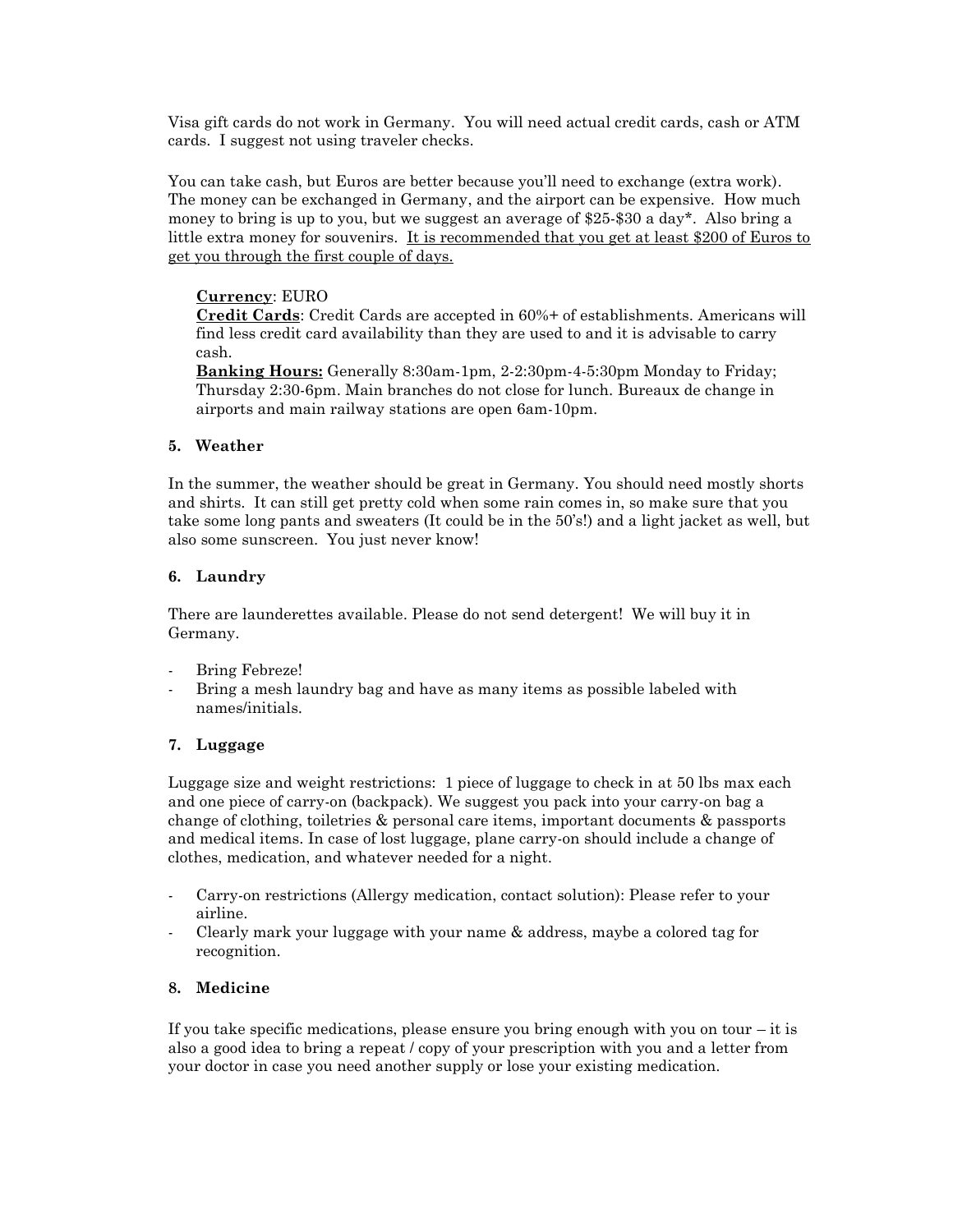Germany does not sell as much medication over the counter as the US, so if you have allergies/headaches/etc, please be prepared.

### **9. Electricity**

Voltage is 220 volts ac in Germany. The plugs in Germany are 2 round pins. For nondual voltage items (110V only), you will need a <u>converter</u> which is available for purchase.

# **10. Insurance/Health**

If you haven't had a tetanus shot currently, plan on it!

Please contact your health insurance to make sure that you are covered abroad. If you are not covered, please purchase a form of travel insurance so you are fully protected, should you need emergency assistance. Please research a policy of your own, of course – all we advise is that you take out a comprehensive form of travel policy for overseas travel!

As participants in the Germany Youth Tour you are asked to sign a Medical Release Form – this ensures that if you become injured or need urgent medical attention, it can Most of what is forgotten can be purchased in Germany.be provided for you.

In case of an emergency, never hesitate to call or email.

### **11. Time Difference**

The time in Germany is 7 hours later than Central Time.

### 12. **Packing List**

# **SUITCASE / HOLD BAGGAGE**

- Jeans / trousers
- Laundry Bag
- Shirts / tops
- Alarm Clock
- Underwear
- Deodorant
- Contact Lens care kit
- Socks
- Shampoo/Conditioner
- Spare contacts/glasses
- Sweatshirts
- Toothbrush & paste
- Personal care items
- Casual shoes & Tennis/Running Shoes
- Hairbrush & Hairdryer 220V
- Plug Adaptor(s)
- Pajamas

### **SOCCER ACCESSORIES (IN HOLD)**

- 1 pr. Molded cleats
- Athletic tape
- 1 pr. Turf Shoes  $(?)$
- Band-Aids & Bandage
- Shoe bag
- Shin guards
- Sports cream
- Sandals / trainers
- 2 pair minimum Uniform socks
- Water bottle (collapsible saves space!)
- Contact care kit
- Waterproof jacket
- Hair care items
- Uniform Jerseys (all)
- Uniform Shorts (all)
- Pre-game/Practice Shirts (all)
- Warm ups
- Deflated Soccer Ball / Inflator /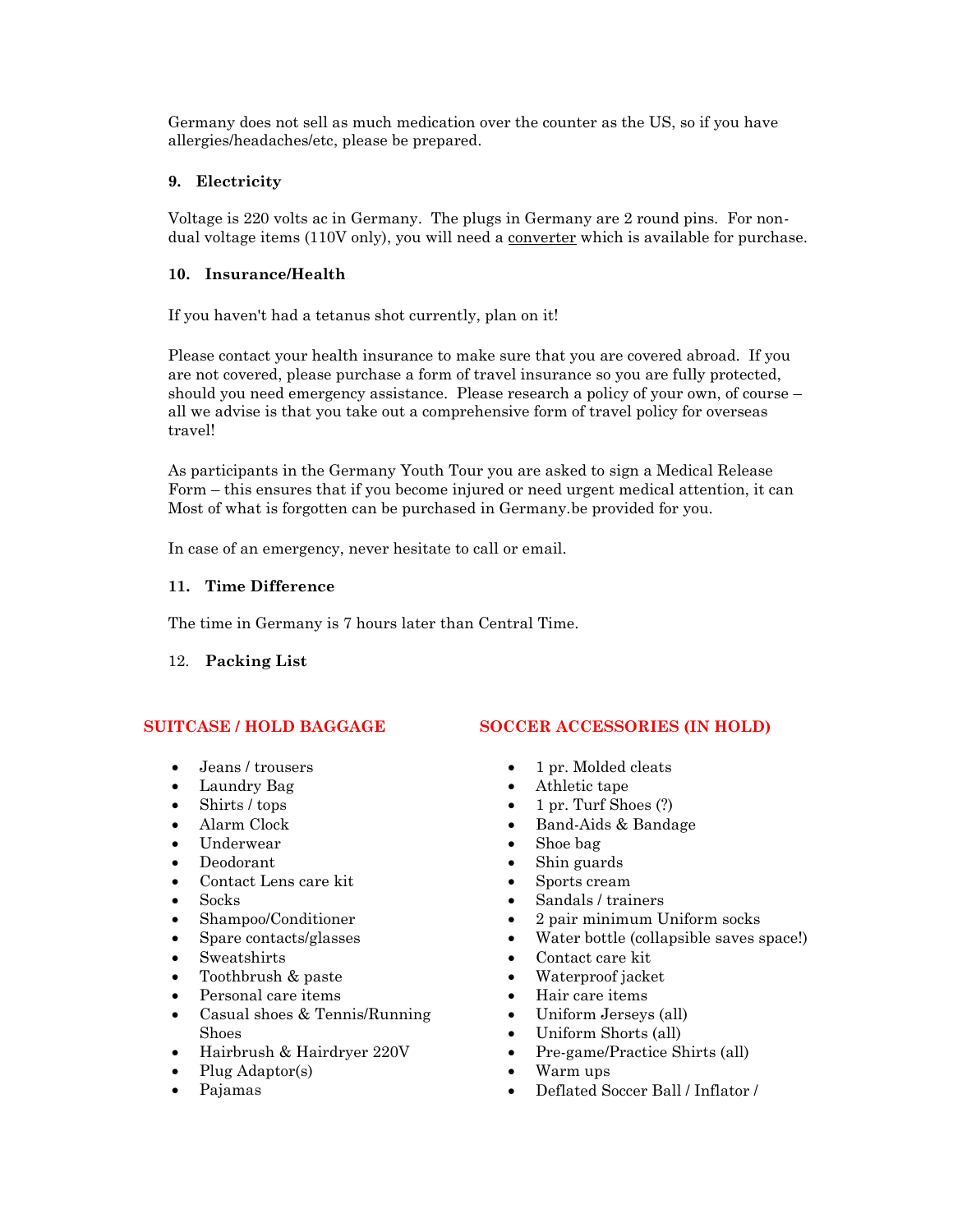- Washcloth
- Aspirin /Meds
- Track-suit & T-shirts
- Towels (2)
- Sun protection
- Bathing Suit

#### **14. Post-Game**

After games the girls will shower at the host's soccer fields. There are no partitions and girls can wear their bathing suit if it makes them feel more comfortable. Make sure the proper clothes and shower accessories are brought with you. Also, after most games, we will eat together as a group.

### **15. Day of Take-Off**

Since we are traveling as a group, arrive early. Current security measures increase time needed to check in. Keep your passport handy, as you will need to show it to various people during your journey.

After you have gone through the procedure of showing passports at check-in etc., we suggest a nominated adult collects the passports from the players for safekeeping. In the rigors of international travel, people easily become disoriented and can easily lose things! (Suggestion: Leave one photocopy of your passport/credit card/other important documents at home.)

### **16. Folder**

A folder/electronic pictures will be kept with the group – name list, code of conduct, authorization to treat minor, passport photocopies and travel insurance certificate (the original) for each group member.

### **15. Walkie-talkies**

We will have Walkie-talkies for each group they can use while they tour the town.

#### **16. Pictures**

Take lots of pictures and post to Facebook, Instagram, or whatever makes you happy for parents and friends!

### **17. Cell Phones**

The use of Cell phones is strictly forbidden during the day (texting and phone calls), until permission is given (at night). Not only can it be expensive to call and text depending on your plan, it also takes away from the enjoyment of the trip. If the players bury their head into their phones, the time we are in Germany will fly by before they know it and they will miss many of things going on around them. SPEND TIME MAKING FRIENDS!

Needle

- Trip Shirt/s
- Old Uniform (or 2) to Exchange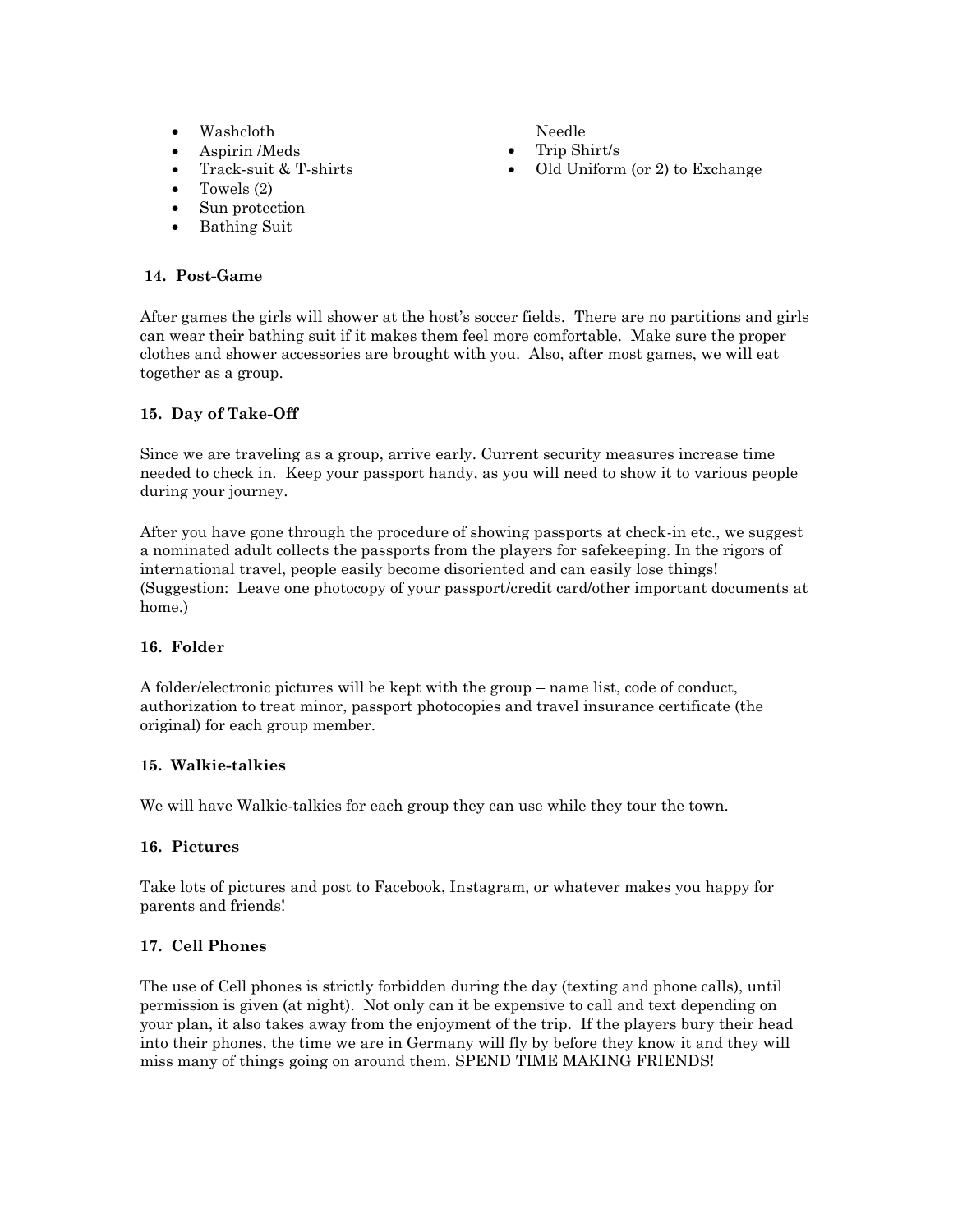If cell phones are taken, cell phones must be in "AIRPLANE MODE". Data Roaming is to be turned off. Phone calls and texting are allowed to be made after we are back at the hostels and the players are "released" to do so (speak with your child as to what you allow). Any deviation from this and the cell phones will be confiscated, and we are not responsible for any cell phones left in our care.

### **18. Wifi**

It is spotty at best, but each place of stay has wifi that cost money (2-3 Euros a day, but it just depends)

#### **19. Places of Stay**

The ones we are staying at are very nice and there are rules at each one. For example – all have curfews where you must be quiet (quiet time), doors lock after a certain time, and they must be cleaned before leaving.

- Each room has an electronic key card. Each key cost up to 5 Euros (\$7), and when a key is lost, the players are responsible for the fee.
- Each room will be inspected before we leave to make sure it is clean. If there is any damage to the rooms, the players/parents staying in those rooms will be responsible for the fees.
- All the possible fees above are not part of the security deposit and are paid by the individuals involved.

#### **20. Security Deposit**

The security deposit of \$200 is used in cases of damage to bus, or other equipment that the group uses throughout the trip.

- In the past, a majority of the money has been returned to each individual.

### **21. Trip is made up of 3 parts**

#### **Rhein/Stuttgart/Munich**

#### **22. Dress-Code.**

For the girls they need to have the proper clothing while we are sight-seeing. I would recommend them NOT bringing flip-flops (we do lots of walking), no dresses, and absolutely NO short shorts (something that comes close to the knees should be sufficient. Capri's are fine). Germans dress more conservatively than US. Shorts need to follow school dress code (finger tip length). Your daughter's beloved running shorts and shortie short should stay at home.

For the boys, shorts, jeans, or warm up pants are fine with t-shirts and sweatshirts/jackets. Dress casually, but like you are at school.

#### **25. Trip T-Shirts**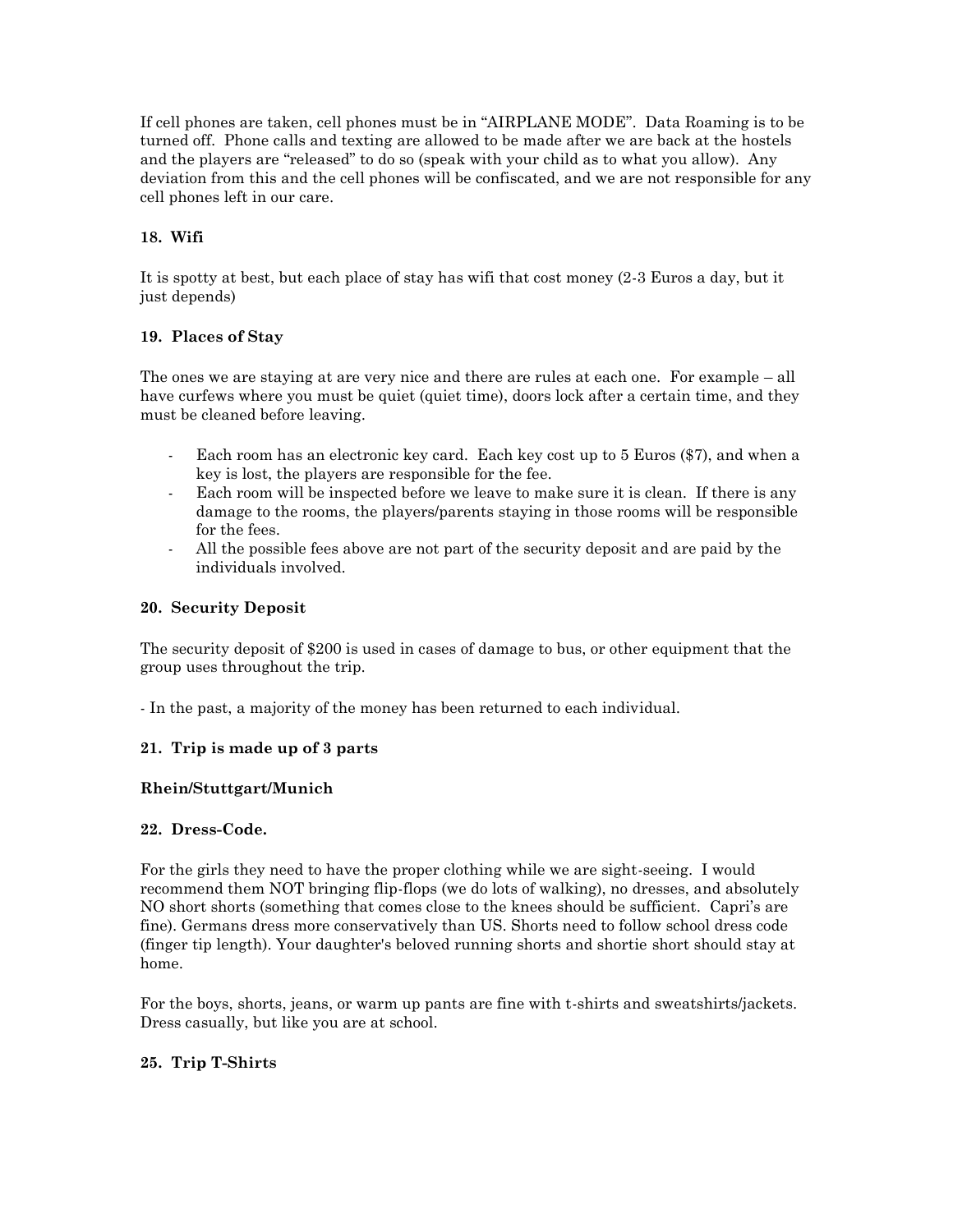Every Trip we get trip t-shirts for each participant and parent attending. There is an option to buy more. The shirts will be worn on the plane the plane to Germany, and for special events during the tour.

### **26. Meeting up in Frankfurt, Germany**

Those on the trip are expected to meet at the airport in Frankfurt on specific trip day at 12 noon. Location at airport will be communicated at later date for those traveling on their own. For those with arrangements, we will meet each participant at their arrival gate.

# **27. Research Paper**

Each player is expected to write a short research paper on a Germany specific topic to present to the group. This list will come out to each player before the trip.

### **28. Passports**

After the players have cleared immigration, up until we depart, we will hold onto the passports away from the players to ensure that we still have them by the time everyone wants to leave. (Passports were lost years ago, but found, but it caused an additional expense of \$20 to recover it, and headaches).

- Participants should take a picture of their passport and medical card for back-up.

# **29. Watch What You Say!!!**

Almost everyone speaks (or at least understands it very well) English. Don't go into a shop and talk badly about what the shop is selling. The owner may be behind you! Also, during the after game meals with the other team, just remember everyone knows what you're saying even though they may not be speaking English.

### **30. You Tube Videos – U.S. vs Germany**

Check out You Tube links to watch that compares USA vs Germany ways. There are many cultural differences that the girls will be surprised to find (ie drink refills are not free, typical breakfast)

- Here is one example, but be sure to subscribe and watch more!: <https://www.youtube.com/watch?v=sivltQeBloI>

### **31. Summary and Extra Fyi's**

- Participants shouldn't spend no more than \$500 the entire trip but that may vary depending on their shopping. Use a Debit Card.
- 1 check in bag, can't be over 50lbs or you will get charges, 62 linear inches for dimensions, 1 carry on like your soccer bag with items in it, refer to the packing list in handout. Checked baggage (1) on international flights is free.
- Good to have \$200 euros prior to trip and \$275 usd don't convert at the airport if you can help it, they usually have the worst rates
- Journals great way for the girls to write down each evening what they did that day because there is so much and that way they will have the memories